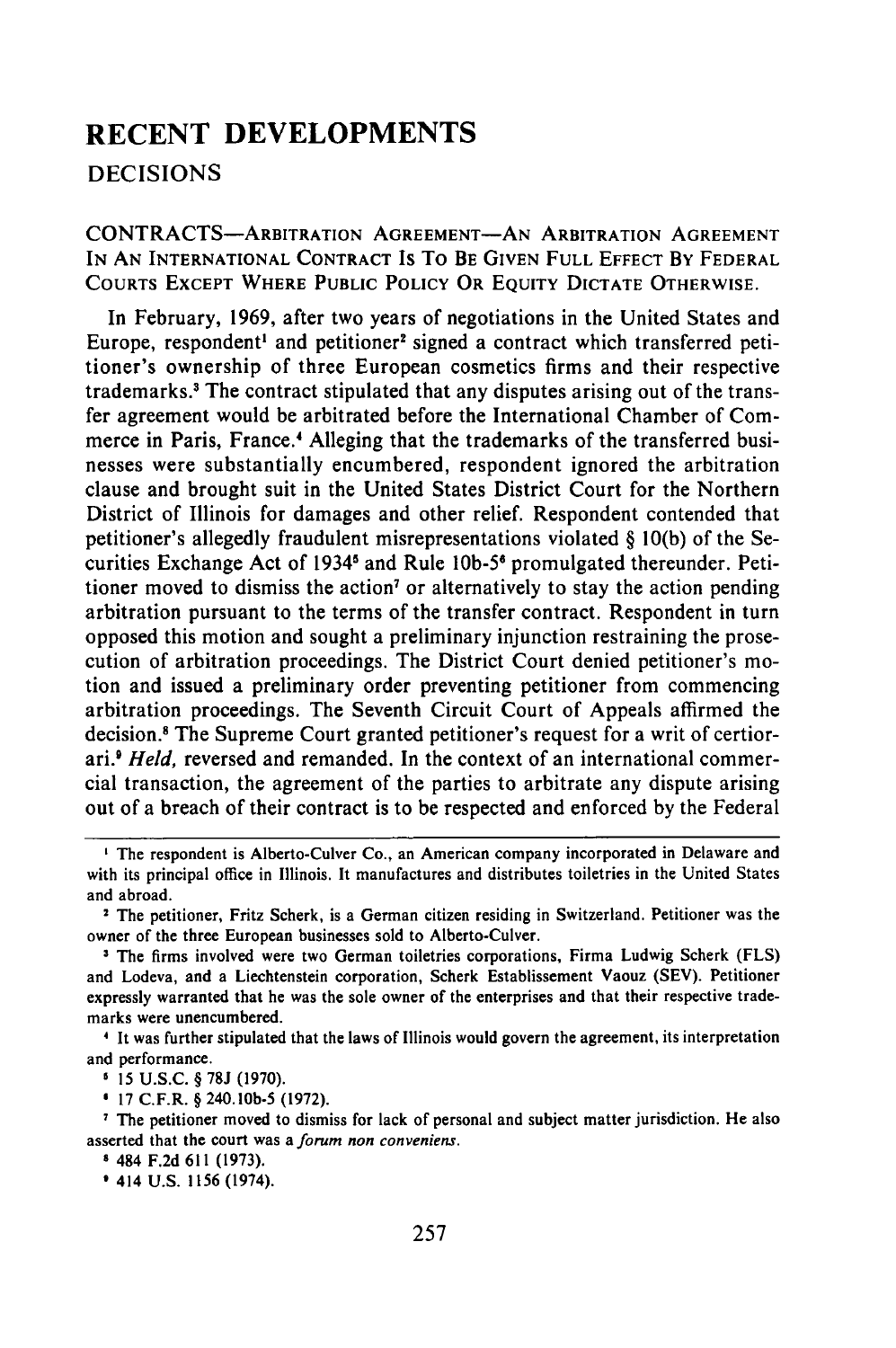Courts in accordance with the provisions of the Arbitration Act of **192510** Scherk v. Alberto-Culver Co., 417 U.S. 506 (1974).

Arbitration has deep historical roots." Although the practice has been widely used throughout our nation's history,<sup>12</sup> American courts have tended to regard agreements to arbitrate and contractual stipulations of fora with considerable suspicion. The nineteenth and early twentieth-century courts generally struck down these agreements on the basis of public policy or "principle."<sup>13</sup> The motivation underlying this hostility appeared to be the courts' fear of encroachments on judicial power.<sup>14</sup> The "ouster doctrine," as this policy of the courts came to be known, stood preeminent into the 1920's. <sup>15</sup>

In response to this judicial hostility Congress mandated the enforcement of general arbitration clauses with the enactment of the Arbitration Act of **1925.16** The Act directed the courts to stay proceedings which involve an issue "referable to arbitration"<sup>17</sup> when (1) there has been a written agreement for such arbitration and (2) one of the parties to that agreement moves for a stay of

*1* See generally J.H. **COHEN,** COMMERCIAL ARBITRATION **AND** THE LAW **(1918);** Sayre, The Development of Commercial *Arbitration Law,* 37 YALE L.J. 595 (1928); W. Jones, *History of* Commercial Arbitration in England and the United States: A Summary View in INTERNATIONAL TRADE ARBITRATION **127** (M. Domke ed. **1958).**

*<sup>12</sup>*See **S.** Jones, *Historical* Development of Commercial Arbitration in the United States, 12 MINN. L. REv. 251 (1928). For a discussion of arbitration in British North America, see generally Jones, *Three Centuries of* Arbitration in New *York:* A Brief Survey, 1956 WASH. U.L.Q. 193.

<sup>13</sup> See, e.g., Nute v. Hamilton Ins. Co., 72 Mass. (6 Gray) 174 (1856), for an outstanding state court's treatment; Insurance Co. v. Morse, 87 U.S. 445 (1874), for the United States Supreme Court's approach.

**11** For short discussions of judicial hostility to agreements purporting to oust a court of jurisdiction, see 45 YALE **L.J. 1150 (1936);** 22 CORNELL **L.Q.** 456 **(1937); 6A** CORBIN **ON CONTRACTS** § 1445 **(1962).**

*5* See, e.g., Sudbury v. Ambi Verwaltung etc., **213 App.** Div. 94, 210 **N.Y.S.** 164 (Ist Dep't **1925)** (Court refuses to require **U.S.** citizen to litigate in German courts); Sliosberg v. New York Life Ins. Co., **217 App.** Div. **685, 217 N.Y.S. 226** (1st Dep't **1926)** (same; Russian courts). Though the "ouster doctrine" reached its zenith in the 1920's, it still showed signs of life as late as **1959.** Carbon Black Export, Inc. v. The **S.S.** Monrosa, 254 **F.2d 297** (5th Cir. 1958), cert. dismissed, 359 **U.S. 180 (1959).** In Carbon Black the Court stated: "[Algreements in advance of controversy whose object is to 'oust' the jurisdiction of the courts are contrary to public policy." **Id.** at **300.**

**"** 9 **U.S.C.** § **I** et seq. **(1970)** [hereinafter the Act].

<sup>17</sup> The submission of factual issues was considered an issue "referable to arbitration" while all legal questions were to be resolved **by** the courts. See, e.g., Carr v. American Ins. Co., **152** F. Supp. **700 (D.C.** Tenn. **1957).** However, fraud in the inducement was also held to be a proper subject for arbitration. **E.g.,** Southern Bell Tel. **&** Tel. Co. v. Louisiana Power & Light Co., 221 F. Supp. 364 **(D.** La. 1963); Hamilton Ins. Co. v. Republic Nat. Life Ins. Co., **291** F. Supp. **225 (S.D.N.Y. 1968),** affd 408 **F.2d 606** (2nd Cir. **1969).**

Courts were careful to sever the arbitration clause from the rest of the agreement, holding that claims of fraud regarding the clause itself were not subject to arbitration. See, e.g., NLRB v. Keystone Floors, Inc., **306 F.2d 560** (3rd Cir. 1962); Joseph Muller Corp. Zurich v. Commonwealth Petrochemicals Inc., 334 F. Supp. **1013 (S.D.N.Y. 1971);** Harman Elec. Const. Co. v. Consolidated Eng'r Co., 347 F. Supp. **392 (D.** Del. **1972).**

**<sup>1\*</sup>** 9 U.S.C. § I et seq. (1970). The Act states that an arbitration clause "shall be valid, irrevocable, and enforceable, save upon such grounds as exist at law or in equity for the revocation of any contract." *Id.* at § 2.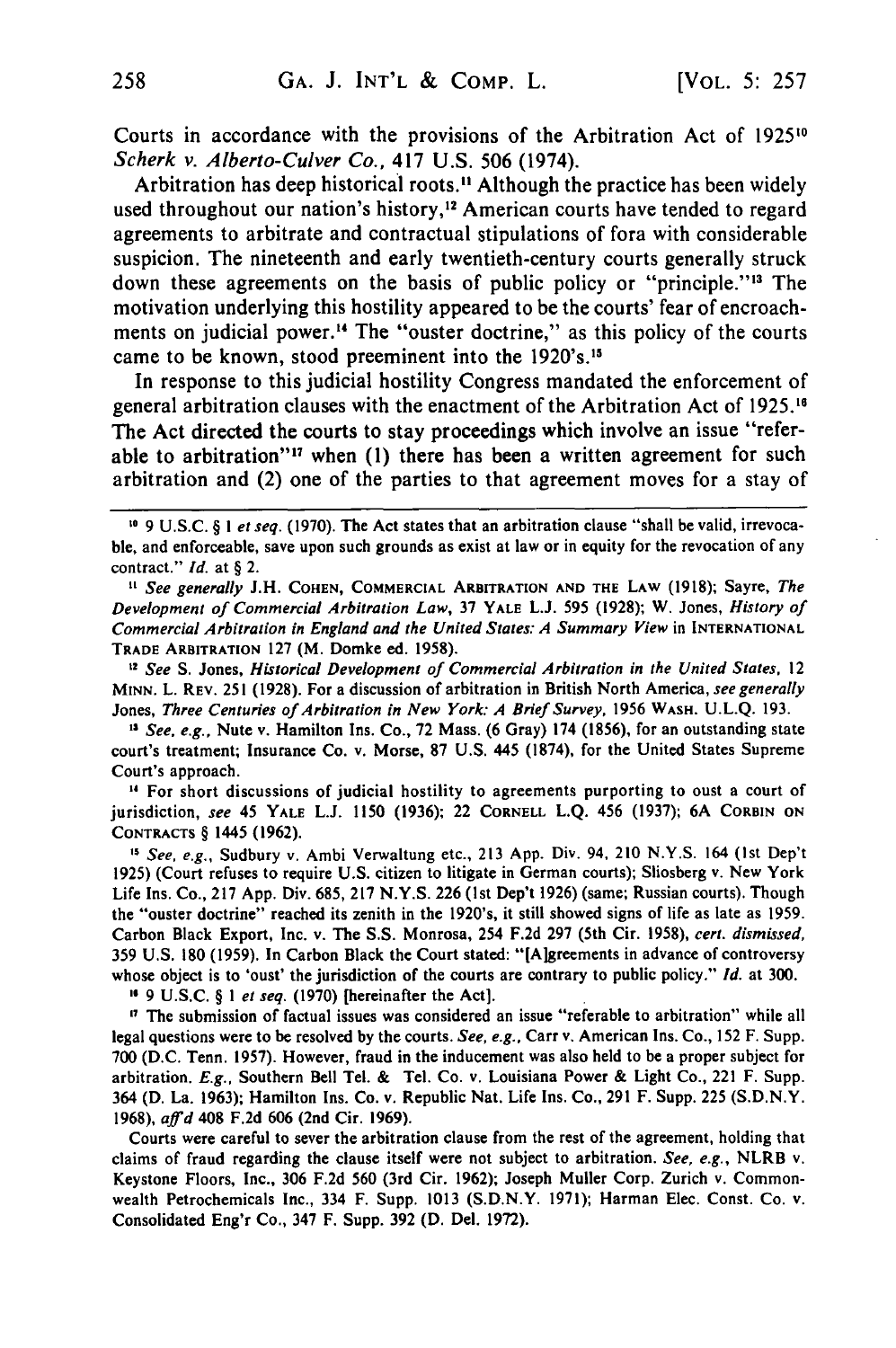the proceedings until arbitration had been perfected." The policy behind the Arbitration Act<sup>19</sup> has generally been followed by a majority of the courts,<sup>20</sup> but a vocal minority, particularly those of the Fifth Circuit, long continued to apply the Arbitration Act with reservations engendered by the ouster doctrine.<sup>21</sup>

As American courts allowed greater freedom of contract with regard to arbitration and choice-of-forum agreements, in international commercial transactions, there emerged a policy of recognizing these agreements as valid if they were reasonable in view of the circumstances of the case.<sup>22</sup> In 1955, the Second Circuit, in Wm. H. Muller & Co. v. Swedish American Line Ltd.<sup>23</sup> upheld a forum-selection clause which gave jurisdiction to the Swedish courts over any dispute arising between the American and Swedish firms involved. The court acknowledged that the parties should not be allowed to oust a court's jurisdiction but held that, if by a preliminary ruling the court finds the clause reasonable under the circumstances of the case, it may properly decline jurisdiction in favor of the stipulated forum. 4 The burden of proving that the clause was unreasonable was placed on the plaintiff.<sup>25</sup>

**"** The Act was designed to allow parties to avoid "the costliness and delays of litigation," and to place arbitration agreements "upon the same footing as other contracts . . . ." H.R. REP. No. **96,** 68th Cong., Ist. Sess. **1** (1924).

20 **See,** e.g., Danielsen v. Entre Rios R.C., 22 F.2d **326** (4th Cir. **1927)** (Arbitration Act allows court to stay proceeding until foreign arbitration is completed, while reserving power to enter decree on judgment); Kulukundis Shipping Co. v. Amtorg Trading Corp., **126** F.2d **978** (2nd Cir. 1942) (Principle upheld but arbitration excused when wartime conditions made arbitration in London impossible); Agostini Bros. **Bldg.** Corp. v. United States, 142 F.2d 854 (4th Cir. 1944); Mannesmann Rohrleitungsbau v. S.S. Bernhard Howald, 254 F. Supp. **278** (S.D.N.Y. 1965) (Stay pending arbitration in the Netherlands); Oregon-Pacific Forest Prods. Corp. v. Welsh Panel Co., 248 F. Supp. **903 (D.** Ore. 1965) (Stay pending arbitration in Japan); Island Territory of Curaqao v. Solitron Devices, Inc., **356** F. Supp. **I** (S.D.N.Y. 1973).

**<sup>22</sup>**Carbon Black Export, Inc. v. The S.S. Monrosa, 254 F.2d **297** (5th Cir. 1958).

n **RESTATEMENT OF CONTRACrS** § **558 (1932),** states that choice-of-forum clauses are invalid when they constitute unreasonable limits on a right of action.

**RESTATEMENT (SECOND) OF CONFLICT OF LAWS** § **80** (1971) essentially restates the reasonableness doctrine: "The parties' agreement as to the place of the action cannot oust a state of judicial jurisdiction, but such an agreement will be given effect unless it is unfair or unreasonable."

224 F.2d 806 (2nd Cir. 1955), cert. denied, 350 U.S. 903 (1955).

<sup>24</sup> Id. at 808. While stating that it relied on the majority view, the court actually adopted Judge Clark's concurring view in Cerro **De** Passco Copper Corp. v. Knut Knutsen O.A.S., 187 F.2d 990 (2nd Cir. 1951), which would have upheld the forum-selection clause under the circumstances of the case rather than on the broader grounds of judicial discretion. The factors which led the *Muller* court to declare the choice-of-forum clause reasonable included: the vessel had been constructed in Sweden and was Swedish-owned; the crew was entirely Swedish; it was undisputed that the Swedish courts were no more restrictive on the libellant's recovery than American maritime courts.

**"** The burden of proof in *forum non conveniens* cases is normally placed on the party seeking

**Is 9** U.S.C. § 3 **(1970)** states that "[i]f there is a legitimate arbitration clause, the court in which a suit is pending, shall on application of one of the parties, stay the trial until such arbitration has been had in accordance with the terms of the agreement."

<sup>9</sup> U.S.C. § 4 **(1970)** further provides that "[a] party aggrieved by the alleged failure . . . of another to arbitrate may petition any United States district court . . . for an order directing that such an arbitration proceed."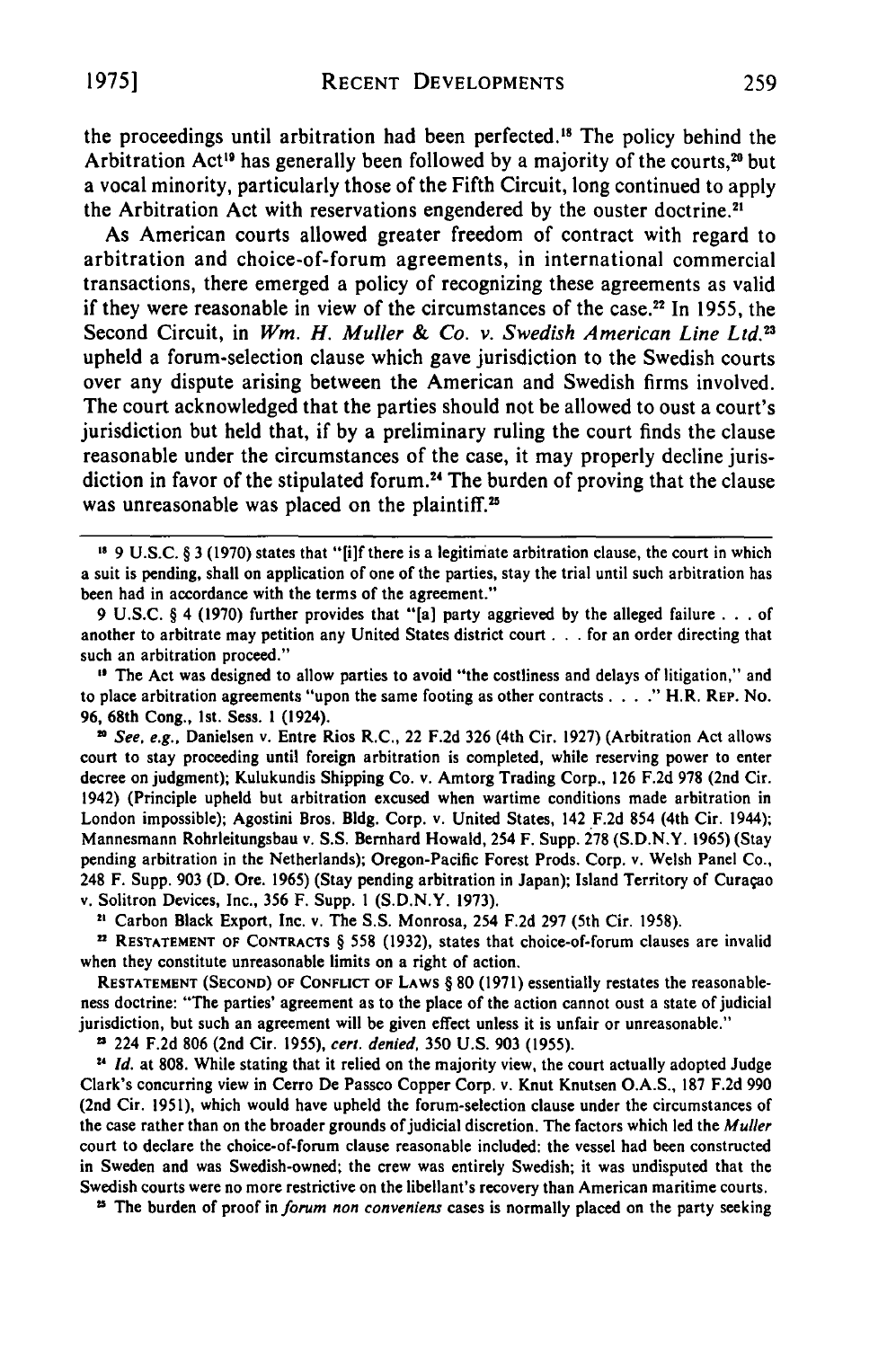The Supreme Court in Bremen *v. Zapata Off-Shore Co."'* applied the reasonableness doctrine in holding that the party seeking to avoid a forumselection clause must show that enforcement would be unreasonable, unfair, or unjust.<sup>27</sup> The remoteness of the forum was not to be viewed as the determinative factor when the parties had deliberately chosen a neutral ground. The choice represented certainty in that the parties, both multinational in operation, could otherwise bring suit in the courts of any one of numerous nations.<sup>28</sup> The Court also found it to be significant that the chosen forum in London had had considerable experience in settling commercial disputes.<sup>29</sup> The Court limited *Bremen's* application to agreements untainted by fraud;<sup>30</sup> however, other courts have held that fraud in the inducement is a proper subject for arbitration.<sup>31</sup> The importance of *Bremen* lies in the recognition by the Court that businessmen, dealing openly and without coercion, should be allowed to stand by their reasonable contractual selection of a judicial forum.<sup>32</sup>

The majority opinion in *Scherk v. Alberto-Culver Co.3* stresses similar international considerations. Justice Stewart, speaking for the majority of five, points out that imposing unnecessary judicial restraints on arbitration agreements would be a "parochial" approach to the resolution of disputes in international commerce.<sup>34</sup> He characterizes a policy whereby American courts refuse to honor an international agreement to arbitrate as a "dicey atmosphere of such a legal no-man's-land."<sup>35</sup> Justice Stewart does not specifically refer to the reasonableness doctrine in *Scherk,* but he quotes with approval the language of *Bremen* that a forum clause should control unless there are strong reasons for it to be set aside. **<sup>3</sup>**

One apparently strong reason for setting aside the arbitration clause is stressed by dissenting Justice Douglas.<sup>37</sup> Since the transaction between

<sup>2</sup>*Id.* at 17. The tribunal was to be the London Court of Justice.

**'** *See* note 18 *supra.*

n 407 U.S. **1,** 11-12, 17 (1972). Agreements to arbitrate can be considered special types of forum selection clauses.

**"** Scherk v. Alberto-Culver Co., 417 **U.S. 506** (1974) [hereinafter *Scherk].*

*" Id.* at 519. This statement paraphrases the *Bremen* approach that invalidating such agreements would be evidence of a "parochial concept that all disputes must be resolved in our courts under our laws .**. .** .We cannot have trade and commerce in world markets and international waters exclusively on our terms, governed by our laws, and resolved in our courts." The Bremen v. Zapata Off-Shore Co., 407 U.S. **1,** 9 (1972).

*" Id.* at **521.**

to change plaintiff's choice of forum. *See, e.g.,* Gulf Oil Corp. v. Gilbert, 330 U.S. 501, 507-08 (1946). Note, *Choice of Forum,* 14 HARV. **INT'L L.J.** 145 **150 (1973),** argues that the shift indicates a judicial solicitude for sanctity of contract and provides for "maximum certainty in cases where there is no suggestion of unfair bargaining."

**<sup>-</sup>** 407 U.S. I (1972).

<sup>2</sup>*Id.* at 15. <sup>n</sup>*Id.* at 11-12, 17.

o *Id.* at 15.

**<sup>3</sup>** 417 U.S. 506, **517** (1974).

**<sup>&</sup>quot;** *Id.* at **518.**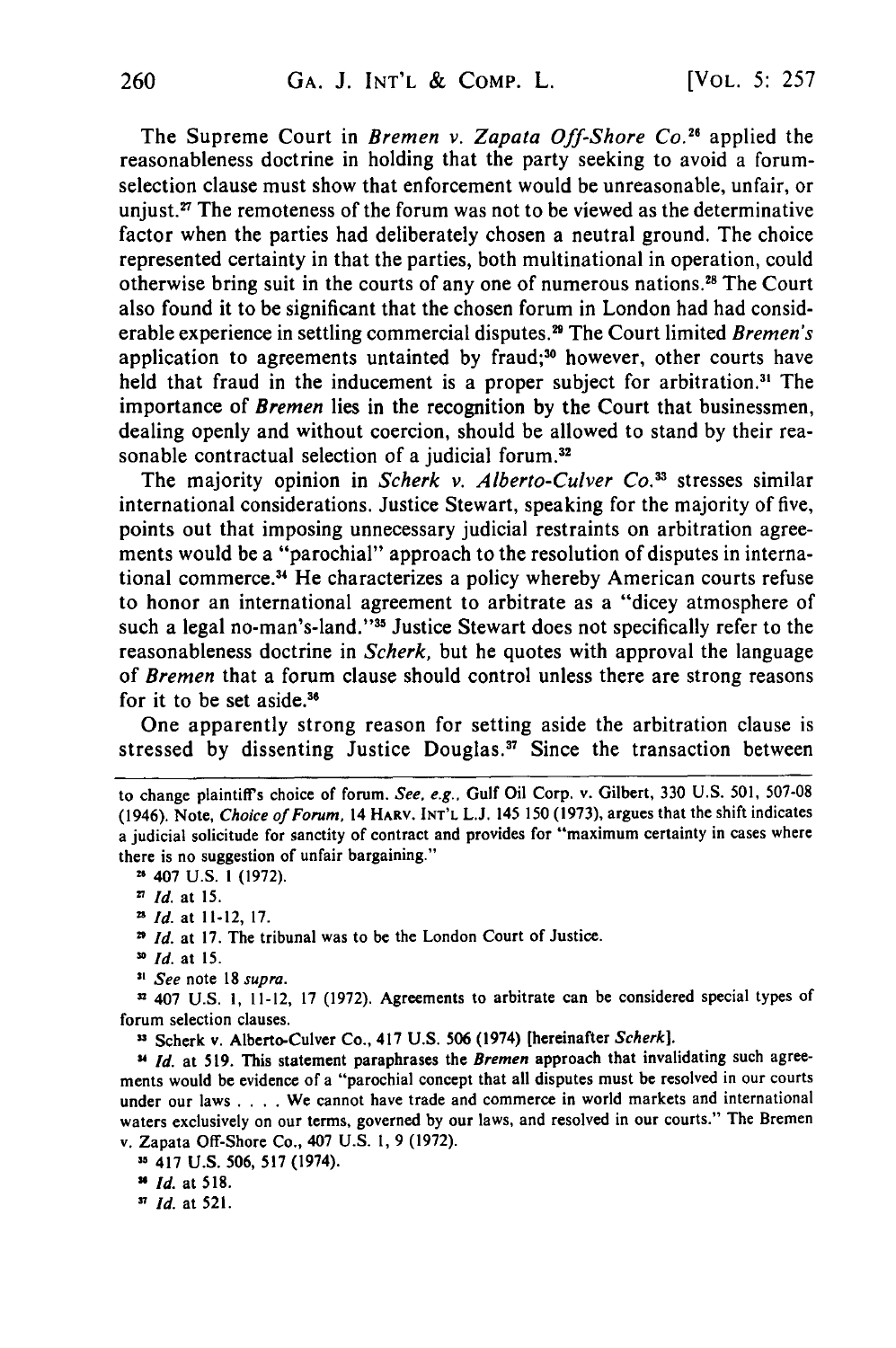Alberto-Culver and Scherk involves an exchange of securities," Justice Douglas cites *Wilko v. Swan"5* as the controlling case. In *Wilko* the Court held that an agreement to arbitrate could not prevent a buyer of securities from seeking a judicial remedy in a federal court under the Securities Act of 1933." In Justice Douglas' opinion this Act and the Securities Exchange Act of 1934", are intended to protect American investors, large as well as small, by providing judicial direction in the settlement of securities disputes.<sup>42</sup> Furthermore, this protection is of Congressional origin, and is not subject to waiver by the parties.<sup>43</sup> Justice Douglas recognizes the simportance of arbitration for transactions not involving securities, but he insists that "American standards of fairness in security dealings (must) govern thedestinies of American investors until Congress changes these standards."<sup>44</sup> ţ

The majority, on the other hand, distinguishes the *Wilko* decision by showing that the "special right" to bring suit which the Court in *Wilko* found to be significant was not present in either § 10(b) or Rule lOb-5, both of which merely create an implied cause of action.<sup>45</sup> The protection for investors which could not be waived under the 1933 act<sup>46</sup> has no exact counterpart in § 10(b) or Rule

 $346$  U.S. 427 (1953) [hereinafter Wilko].

" 15 U.S.C. § 77a et seq. (1970).

" 15 U.S.C. § 78j(b) (1970).

2 15 U.S.C. **§§** 77n, 77, 77aa (1970); Wilko v. Swan, 346 U.S. 427, 437 (1953). Justice Douglas rejects the notion that Wilko applies only to protect small investors. He asserts that "the Rules when the giants play are the same as when the pygmies enter the market." Scherk v. Alberto-Culver Co., 417 U.S. 506, 526 (1974).

*Id.* at 527.

**"** *Id.* at 528.

**,5** *Id.* at 513. This argument by the Court is tenuous at best. Rule **lOb-5** was first construed as creating implied civil liability in Kardon v. Nat'l Gypsum Co., 23 F. Supp. 798 (E.D. Pa. 1947), supplemented 87 F. Supp. 613 (E.D. Pa. 1947). Several theories have been articulated to support the private right of action under **lOb-5.** The first is the tort theory which is basically that the violation of a statute is a wrongful act and a tort. *See* **RESTATEMENT (SECOND)** OF TORTS, § 286 (1965). The second is the "void contract" theory. The premise is that the 1934 Act itself grants a private remedy under § 29(b), "every contract made in violation [of the statute and rule thereunder] shall be void." A third theory is that espoused in J.I. Case Co. v. Borak, 377 U.S. 426 (1964), which dealt with an alleged violation of the proxy regulation. The Court states that:

It appears clear that private parties have a right under § 27 to bring suit for violations of  $\S$  14(a) of the Securities Act. Indeed, this section specifically grants the appropriate District Court jurisdiction over "all suits in equity and actions at law brought to enforce any liability or duty created" under the Act.

*See* also, Dystra, *Civil* Liability Under *Rule lOb-5,* 1967 **UTAH** L. REv. 207; Sussman, *Use of Rule lOb-5 as a Remedy for Minority Shareholders of Close* Corporations, 22 Bus. LAW. 193 (1967); Klein, *Extension of a Private* Remedy to Defrauded Securities Investors Under SEC Rule lOb-5, 20 U. **MIAMi** L. REV. 81 (1965); Ruder, Civil Liability Under Rule lOb-5: Judicial Revision of Legislative Intent, **57 NEV. U.L.** REV. 627 (1963).

4 15 U.S.C. § 77n (1970).

<sup>&</sup>quot; *Id.* at **516** n. **9.** Presumably because the issue was not expressly raised **by** either party, the Court states that the question "was not briefed or argued in this Court." Justice Douglas, *id.* at 525, points out that the court of appeals held that securities within the meaning of the Securities Exchange Act of 1934 are involved here. 484 F.2d 611, 615 (1973). Justice Douglas further states that respondent's brief is based on the premise that "securities" are at issue.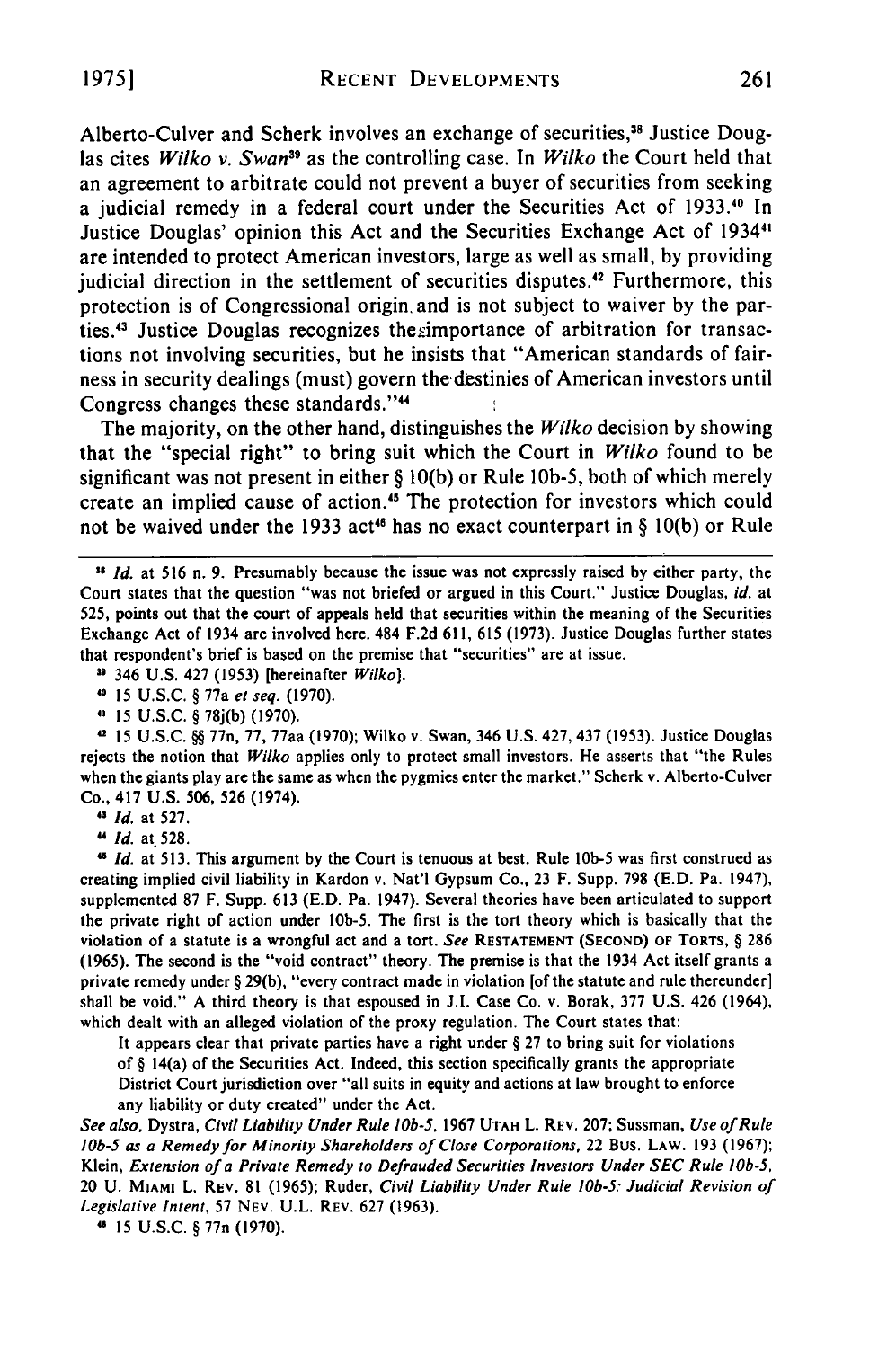lOb-5, the bases for Alberto-Culver's original suit.'7 Even conceding Justice Douglas' point that the acts of 1933 and 1934 do prohibit the removal of cases involving securities transactions from federal courts, Stewart declares that the question of whether Alberto-Culver's purchase of Sherk's business is a security transaction is irrelevant simply because that question is not before the Court.<sup>48</sup> The crucial factor in *Scherk* is the international character of the agreement. This factor introduces considerations and policies significantly different from those controlling in *Wilko."* The chimerical advantage which a party would have in resorting to suit in an American court, contrary to an express agreement to arbitrate, would vanish when foreign parties would likewise seek to protect their interests by suing in the courts of another nation. The purpose of arbitration and forum-selection agreements then is to obviate the necessity for such a race to a forum and to stabilize agreements in international trade and commerce.<sup>50</sup>

It was not contended that Alberto-Culver was coerced into agreeing to the Paris forum. The neutrality of the forum and Alberto-Culver's relative sophistication in the international marketplace suggest otherwise. Had the Court agreed with Alberto-Culver that American businessmen might disregard with impunity their contracts to arbitrate, this pronouncement would stand as an insult to foreign legal systems and a repudiation of the freedom to contract. Instead the Court has determined that parties to an international commercial transaction are to be held to their arbitration agreement where the agreement is concluded fairly and violates no overriding policies of law or equity. The Court left unanswered the question of what effect the United Nations' Convention on the Recognition and Enforcement of Foreign Arbitral Awards<sup>51</sup> would have on such international contracts. However, the Court did find that the acceptance of the Convention on Arbitral Awards by Congress<sup>52</sup> was strongly persuasive evidence of congressional policy consistent with the present decision.

Based on the facts of the case, the result in *Scherk* is correct. However, it must be noted that the *Scherk* decision, despite its apparently sweeping implications, is "not properly a test case of the importance which the Court attaches to commercial certainty."<sup>53</sup> Nor did the choice of forum make it impossible

<sup>47 417</sup> **U.S. 506,** 514 (1974).

<sup>&</sup>quot; *See* note 38 *supra.*

<sup>&</sup>quot; Scherk **v.** Alberto-Culver Co., 417 U.S. 506 (1974). **Cf.** Schoenbaum v. Firstbrook, 405 F.2d 200, 206 (2nd Cir. 1968), *cert. denied,* 395 U.S. 906 (1969) in which the court states: "[Tlhe provision of § 10(b) reaches beyond the territorial limits of the United States and applies when a violation of the rules is injurious to American investors." *See, e.g.,* Leasco Data Processing Equip. Corp. v. Maxwell, 468 F.2d 1326, 1334-39 (2nd Cir. 1972); Travis v. Anthes Imperial Ltd., 473 F.2d 515, 523-28 (8th Cir. 1973). The majority in *Scherk* appears determined to avoid an in-depth analysis of the extraterritorial application of the Securities Exchange Act of 1934. It is true that *Wilko* does not contain international considerations, but the policy of the 1934 Act does.

**<sup>-</sup>** 417 U.S. **506, 516** (1974).

**<sup>51</sup>** Dec. **29, 1970,** 3 U.S.T. 2517, T.I.A.S. No. **6997.**

<sup>32</sup>**9** U.S.C. § 201 *et seq.* (1970).

**<sup>5</sup>**Note, Choice of *Forum,* 14 **HARv. INT'L** L.J. 145, 157 (1973).